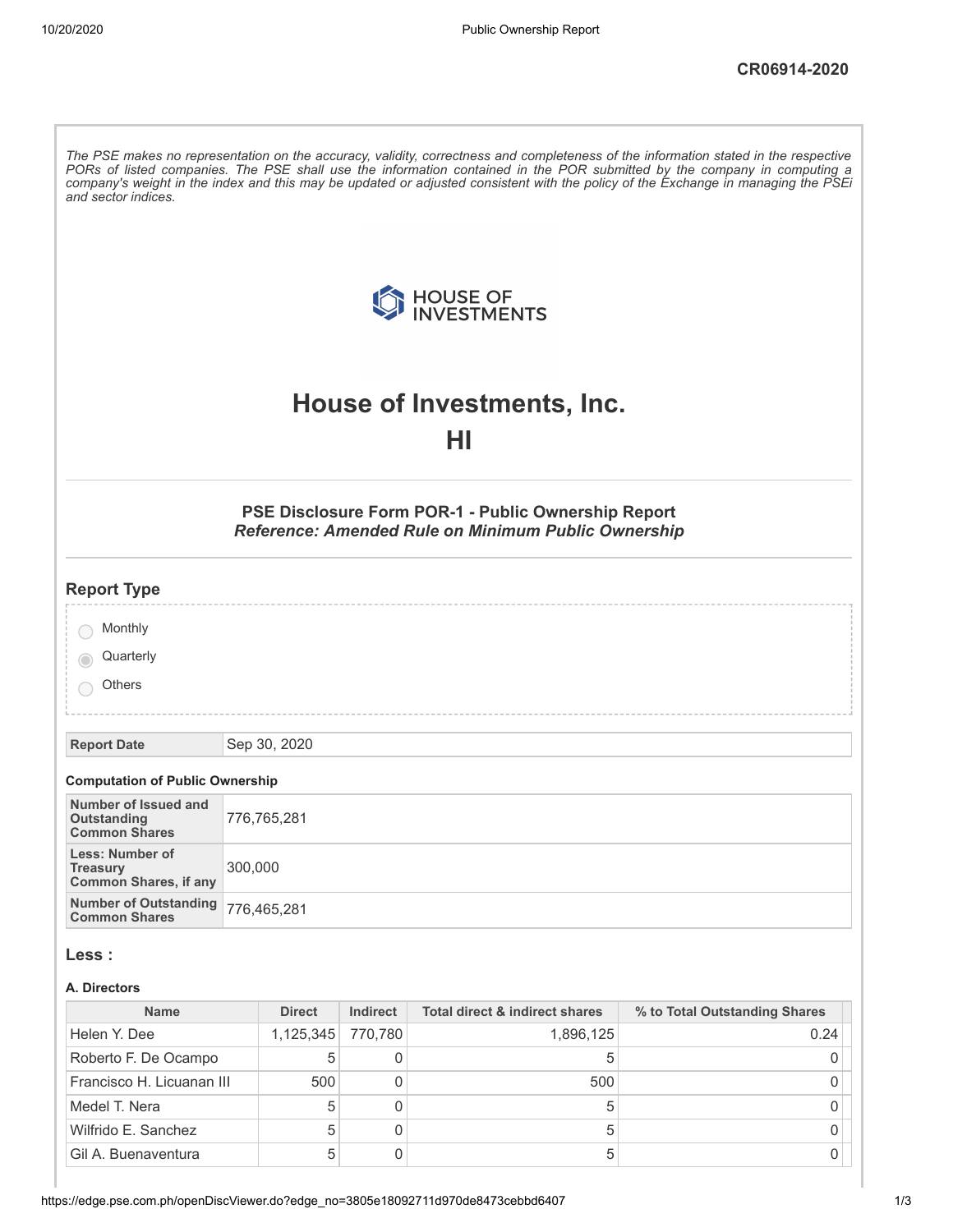| Juan B.Santos           |           |         | 5         |      |
|-------------------------|-----------|---------|-----------|------|
| John Mark S. Frondoso   |           |         | 5         |      |
| Lorenzo V. Tan          |           |         |           |      |
| Yvonne S. Yuchengco     | 45        | 90,210  | 90,255    | 0.01 |
| Lorenzo Andres T. Roxas |           |         |           |      |
|                         | 1,125,930 | 860,990 | 1,986,920 | 0.25 |

## **B. Officers**

| <b>Name</b> | <b>Direct</b> | Indirect | Total direct & indirect shares | % to Total Outstanding Shares |  |
|-------------|---------------|----------|--------------------------------|-------------------------------|--|
|             |               |          |                                |                               |  |
|             |               |          |                                |                               |  |

## **C. Principal/Substantial Stockholders**

| <b>Name</b>                                  | <b>Direct</b>          | <b>Indirect</b> | shares      | Total direct & indirect \% to Total Outstanding<br><b>Shares</b> |
|----------------------------------------------|------------------------|-----------------|-------------|------------------------------------------------------------------|
| PAN MALAYAN MANAGEMENT &<br>INVESTMENT CORP. | 356,632,809 40,533,460 |                 | 397,166,269 | 51.15                                                            |
| ESTATE OF ALFONSO T. YUCHENGCO               | 90.123.082             |                 | 90,123,082  | 11.61                                                            |
|                                              | 446,755,891            | 40.533.460      | 487,289,351 | 62.76                                                            |

# **D. Affiliates**

| <b>Name</b> | <b>Direct</b> | Indirect | Total direct & indirect shares | % to Total Outstanding Shares |  |
|-------------|---------------|----------|--------------------------------|-------------------------------|--|
|             |               |          |                                |                               |  |
|             |               |          |                                |                               |  |

# **E. Government**

| <b>Name</b>                          | <b>Direct</b> |         | Indirect Total direct & indirect shares \% to Total Outstanding Shares |
|--------------------------------------|---------------|---------|------------------------------------------------------------------------|
| HOME DEVELOPMENT MUTUAL FUND 300.000 |               | 300,000 | 0.04                                                                   |
|                                      | 300,000       | 300,000 | 0.04                                                                   |

# **F. Banks**

| <b>Name</b>                                         |     | Direct   Indirect | <b>Total direct &amp; indirect</b><br>shares | % to Total Outstanding<br><b>Shares</b> |
|-----------------------------------------------------|-----|-------------------|----------------------------------------------|-----------------------------------------|
| HONGKONG AND SHANGHAI BANKING<br><b>CORPORATION</b> | 905 |                   | 905                                          |                                         |
|                                                     | 905 |                   | 905                                          |                                         |

#### **G. Employees**

| <b>Name</b> | <b>Direct</b> | Indirect | Total direct & indirect shares | % to Total Outstanding Shares |  |
|-------------|---------------|----------|--------------------------------|-------------------------------|--|
|             |               |          |                                |                               |  |
|             |               |          |                                |                               |  |

## **H. Lock-Up Shares**

| <b>Name</b> | <b>Direct</b> | Indirect | Total direct & indirect shares | % to Total Outstanding Shares |
|-------------|---------------|----------|--------------------------------|-------------------------------|
|             |               |          |                                |                               |
|             |               |          |                                |                               |

# **I. Others**

| <b>Name</b>                                                    | <b>Direct</b>            | Indirect | Total direct & indirect shares | % to Total Outstanding Shares |
|----------------------------------------------------------------|--------------------------|----------|--------------------------------|-------------------------------|
| <b>HI</b> Retirement Fund                                      | $\overline{\phantom{a}}$ | 708.480  | 708.480                        | 0.09                          |
|                                                                |                          | 708.480  | 708.480                        | 0.09                          |
| <b>Number of Listed</b><br>616,296,114<br><b>Common Shares</b> |                          |          |                                |                               |